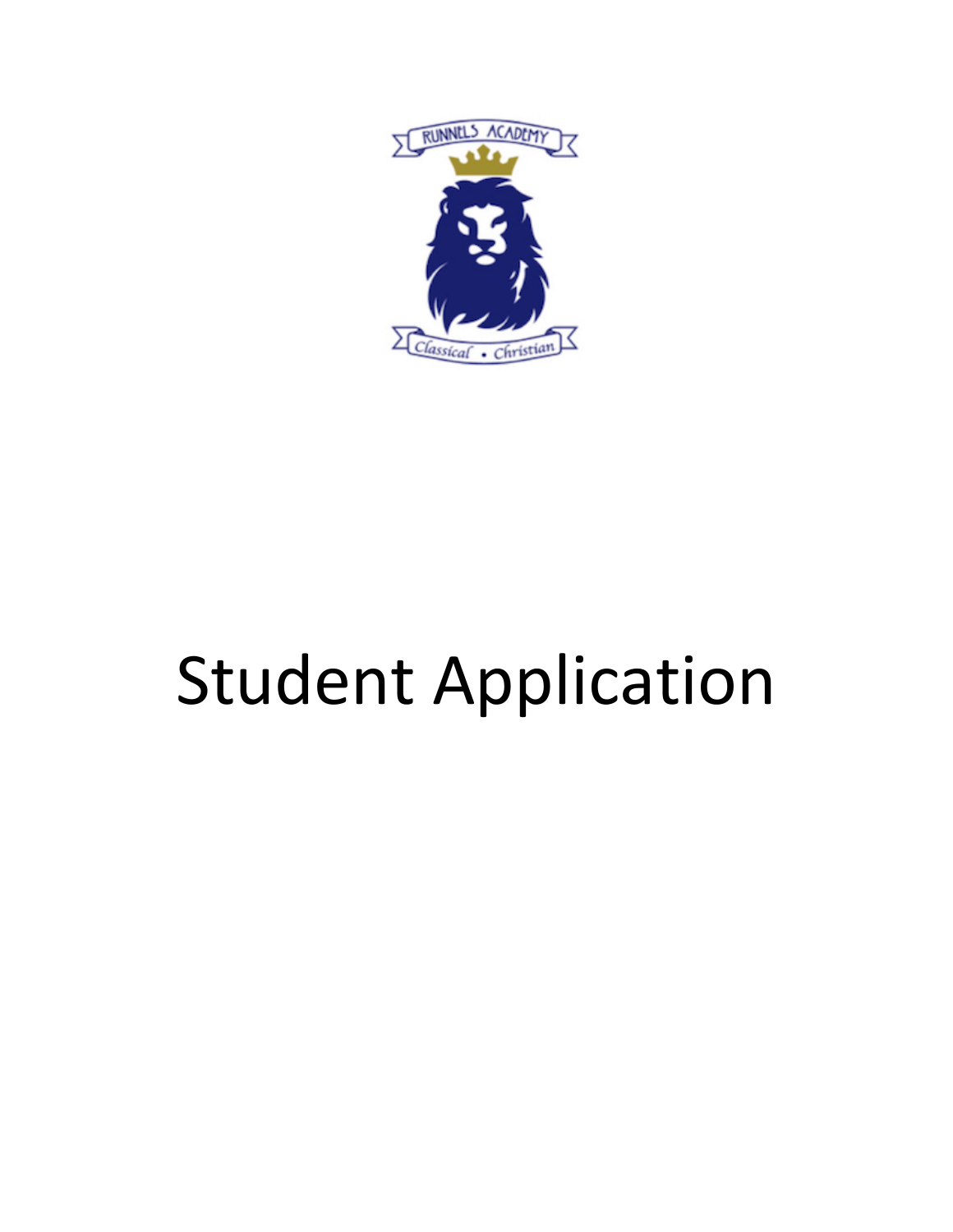

Dear Applicant Family,

We are very pleased that you are interested in enrolling your family in Runnels Academy! We understand that decisions regarding your child's education are extremely important and we are honored that you would consider us.

As a school, we believe parents are primary in their child's education. What we do at school is intended to support your efforts in pursuing their hearts and minds at home. We also believe that the finest learning occurs when parents play an active role in their child's education. To this end, when we consider a potential applicant, we take into consideration not only the student, but also their family.

More specifically, we seek to enroll families who are not only attracted to what Runnels Academy offers, but who value and support the philosophy that undergirds the unique classical, Christian education of our school. We believe that the selection of the student body is second only to staff selection in the impact it has upon the school's mission. The family-like atmosphere that Runnels Academy seeks to foster and currently enjoys is due in great measure to the similarity of biblical convictions and principles taught and lived out in the homes of our students. As the Lord blesses us with growth and change, we want to do all we can to maintain and build up that atmosphere.

We take great care in discovering families that will be a good fit for our school. Please read the attached documents to understand the steps we take to identify and admit students from families who have convictions regarding the education of children that are similar to Runnels Academy. Since we hope to be serving your family for years to come, our desire is to form a mutual bond of trust and good faith at the outset.

Thank you again for looking into what Runnels Academy offers. We hope to be a great blessing to your family!

Best Regards,

Jenny Bryans Head of School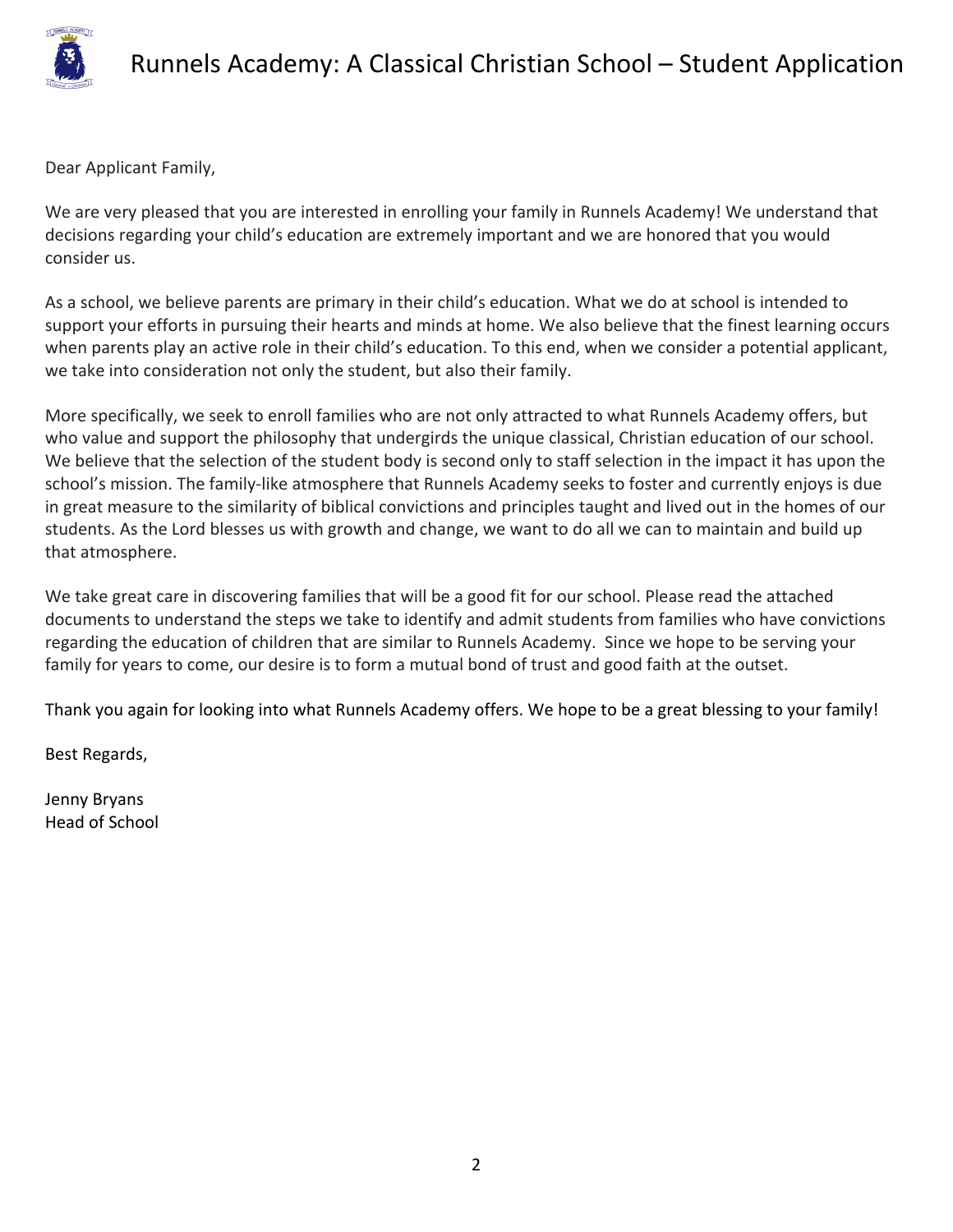

#### **Parent Checklist for Admission:**

- 1. Application Packet:
- $\Box$  Pages 4-11 of this document
- $\Box$  Copies of report cards from the past two years, if applicable
- $\Box$  Copy of any divorce/custody decision if it pertains to the applicant
- $\Box$  Submit application fee through check or PayPal link on website, \$25
- $\Box$  Read Parent Handbook (given to you when you complete and turn in an application)
- 2. Family interview with the Head of School
- 3. All new students are required to undergo an assessment with a Runnels Academy teacher to confirm grade placement.

For financial aid information, please inquire through email jenny.bryans@runnelsacademy.org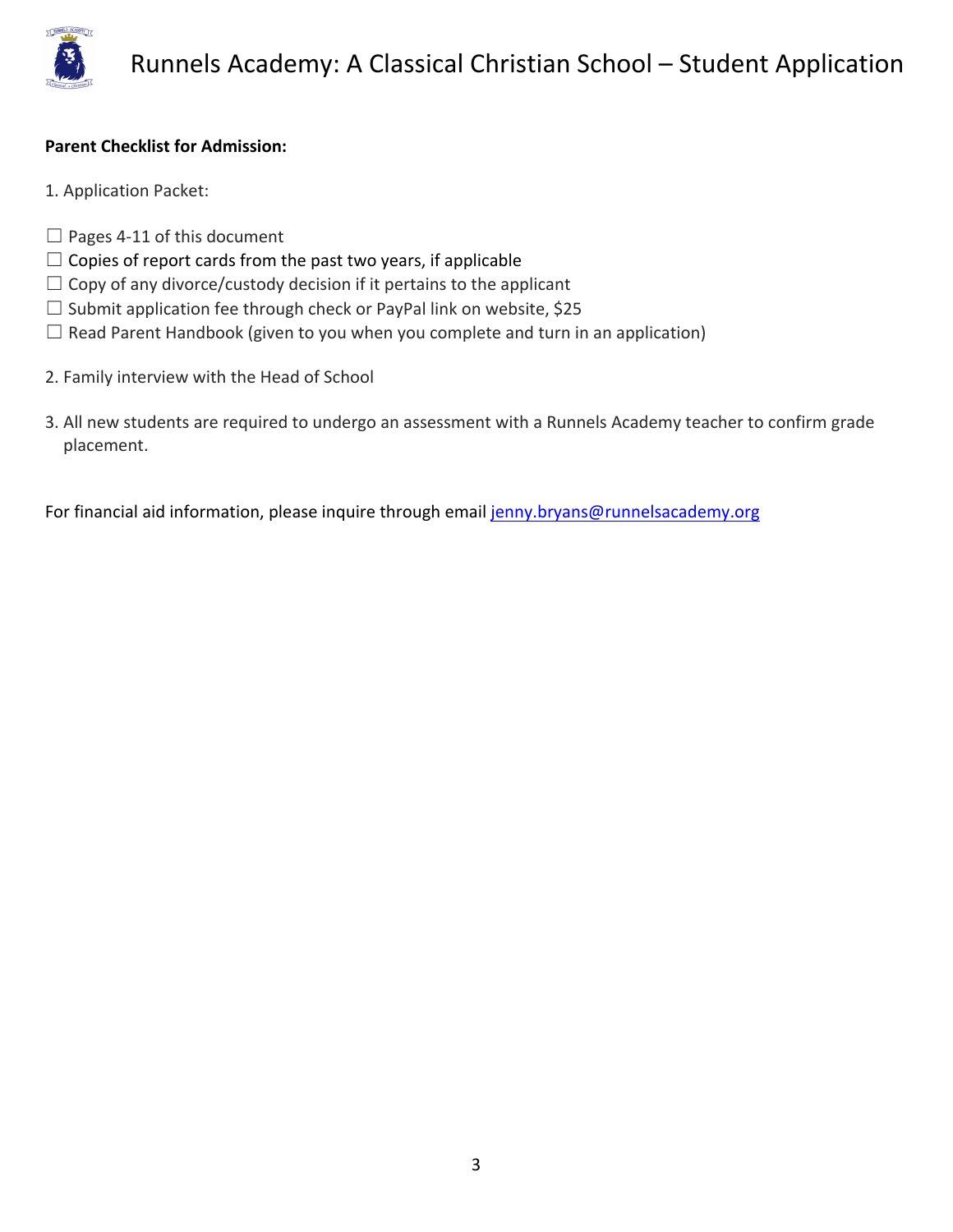

**School year for which we are applying:**

#### **Student(s) Applying:**

| Student's Full Name                          | Sex | Age | D.O.B. | Grade | Entering* |
|----------------------------------------------|-----|-----|--------|-------|-----------|
| Student's Full Name                          | Sex | Age | D.O.B. | Grade | Entering* |
| Student's Full Name                          | Sex | Age | D.O.B. | Grade | Entering* |
| Student's Full Name                          | Sex | Age | D.O.B. | Grade | Entering* |
| $\overline{1}$ $\overline{2}$ $\overline{3}$ |     |     |        |       |           |

*(\*Age requirements: Pre-K—4yrs., K—5yrs., 1st Grade—6yrs. by September 1. See administration forexceptions.)*

#### **Contact Information:**

| Position Position Position Provider Communication Communication Communication Communication Communication Comm | Position Position                        |  |
|----------------------------------------------------------------------------------------------------------------|------------------------------------------|--|
|                                                                                                                |                                          |  |
|                                                                                                                |                                          |  |
|                                                                                                                |                                          |  |
|                                                                                                                |                                          |  |
|                                                                                                                |                                          |  |
| Primary E-mail Address <b>Example 20</b>                                                                       | Primary E-mail Address <b>Example 20</b> |  |
| Church                                                                                                         | Church <u>_________________</u>          |  |

#### **Educational History:**

| Please list the school your child(ren) last attended or is currently attending. |             |         |       |
|---------------------------------------------------------------------------------|-------------|---------|-------|
| <b>Student Name</b>                                                             | School Name | Teacher | Phone |
| <b>Student Name</b>                                                             | School Name | Teacher | Phone |
| <b>Student Name</b>                                                             | School Name | Teacher | Phone |

List any special honors or awards your child hasreceived

*Runnels Academy is not staffed to handle students with severe learning disabilities or those who have behavioral problems or difficulties. For your child's best interest, please be candid when you answer the following questions (If you are applying for more than one child, please consider each one in your answers.). Circle the correct answer.*

| Has your child ever been referred for testing or placed in a special program?           | Yes | No. |
|-----------------------------------------------------------------------------------------|-----|-----|
| Has your child ever received any special help or tutoring?                              | Yes | No. |
| Has your child ever repeated a grade for any reason?                                    | Yes | No. |
| Has your child ever been suspended or expelled?                                         | Yes | No. |
| Has your child ever seen anyone for any type of social, behavioral, or mental problems? | Yes | No. |
| Do you suspect that your child has a learning disability, hyperactivity, ADHD, or ADD?  | Yes | No. |
| Has your child ever been involved with legal problems or been arrested?                 | Yes | No. |

If you answered yes to any of the questions above, please attach a description of the situation and its current status.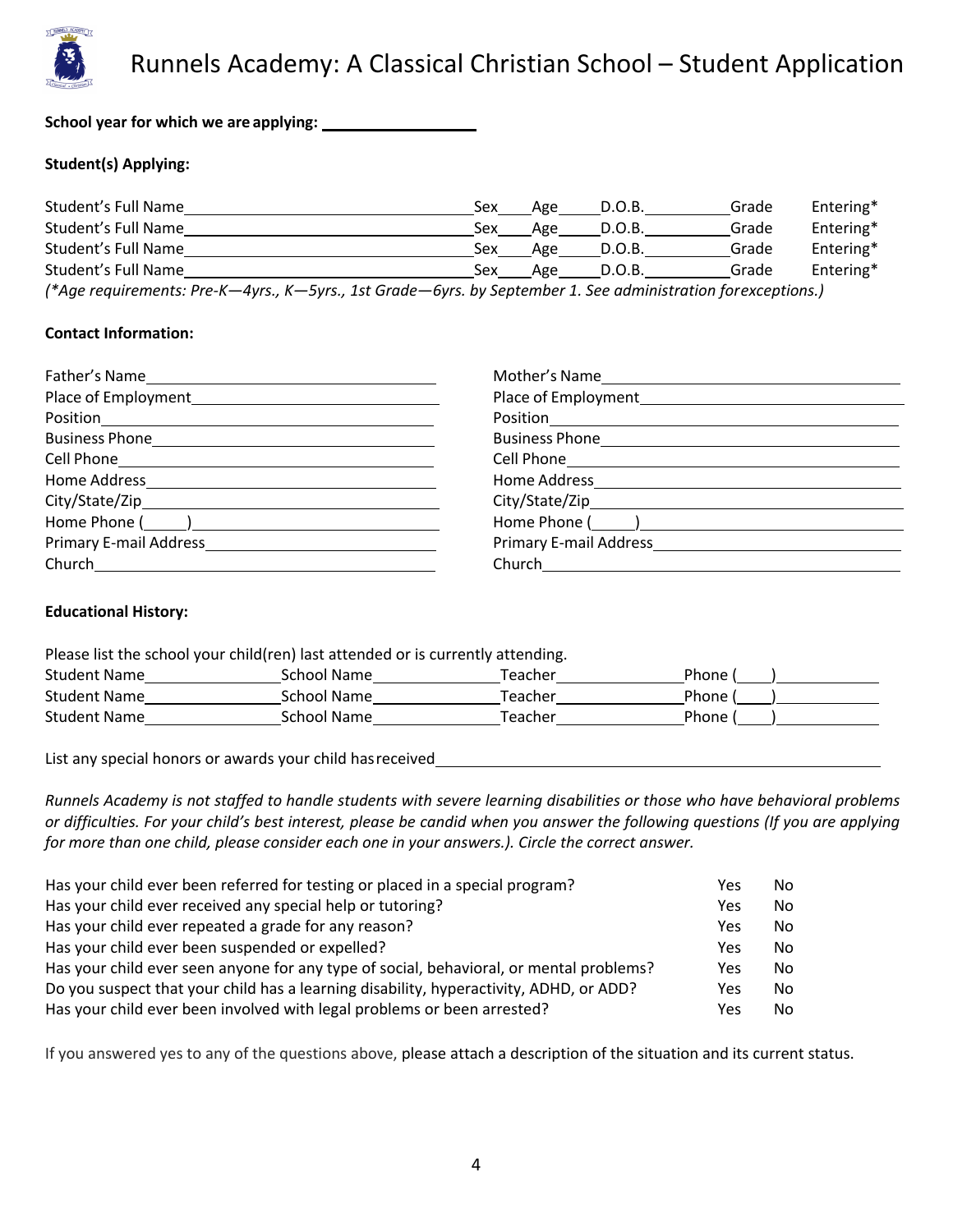

#### **Educational Philosophy:**

| What are your top two reasons for wanting your child to attend Runnels Academy?                                                                                                              |     |
|----------------------------------------------------------------------------------------------------------------------------------------------------------------------------------------------|-----|
|                                                                                                                                                                                              |     |
|                                                                                                                                                                                              |     |
| Do you know of families who attend Runnels Academy? If so, please list some. ________________________________                                                                                |     |
| Have you attended an info session?<br><b>Yes</b>                                                                                                                                             | No. |
| Have you read the school handbook (available at www.runnelsacademy.org)?<br><b>Yes</b>                                                                                                       | No  |
| Do you agree to have your children taught in accordance with theschool handbook?<br><b>Yes</b>                                                                                               | No  |
| If there are any points of philosophy or school policy which are inconsistent with your goals for your family, please explain                                                                |     |
| Do you have questions about any of the following curriculum or policies? (If so, please check the appropriate box)                                                                           |     |
| $\Box$<br><b>School Uniform Policy</b><br>$\Box$<br><b>Discipline Policy</b>                                                                                                                 |     |
| Homework Guidelines $\Box$<br>Learning Disability Policy $\square$<br>Others $\square$                                                                                                       |     |
| □<br><b>Statement of Faith</b><br>П<br>Latin                                                                                                                                                 |     |
| If a conflict arises between you (or your child) and the classroom teacher, an administrator, or the school board, how would                                                                 |     |
| Which virtues would you most like your child to exhibit?<br>Which virtues would you most like your child to exhibit?                                                                         |     |
| Should a grade of "C" be a cause for praise if a student is working to the best of his potential? Why or why not?                                                                            |     |
| Would you expect a teacher in a class of 12 students to spend 25% of his/her time and effort on one child with academic,<br>behavioral, or emotional problems, even if that child wereyours? |     |
| What concerns, if any, do you have about your child attending Runnels Academy?                                                                                                               |     |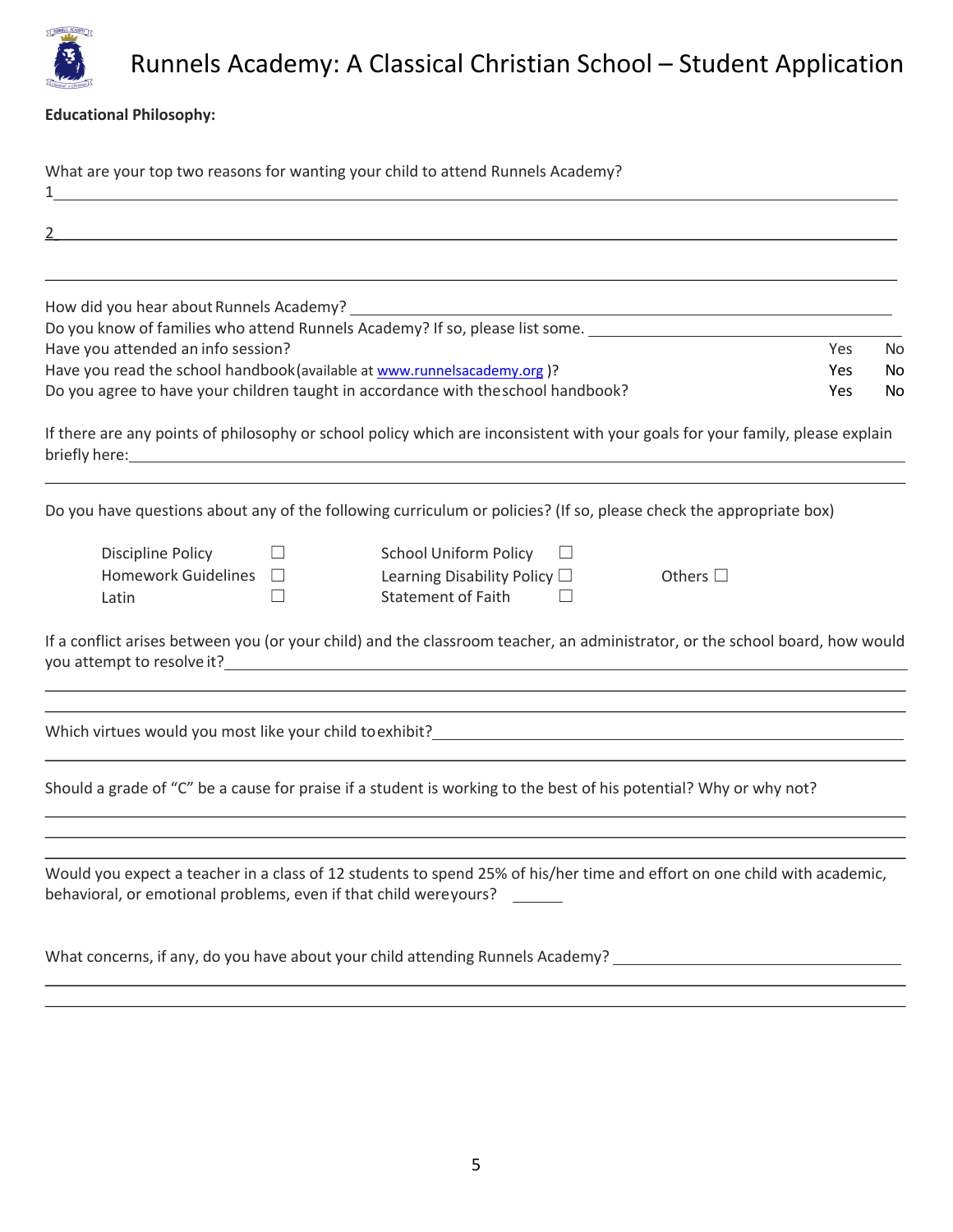

Grandparent Information: For Newsletter Mailing (via email) and invitations to Grandparents' Day and other family events.

| Mother's Parents |
|------------------|
| Address          |
|                  |
| Email            |
| Phone            |
|                  |

Please list other relatives or friends who may like to receive school information:

| Name                   | Name                                        |
|------------------------|---------------------------------------------|
| Address                | Address                                     |
|                        |                                             |
| Email                  | Email                                       |
| Phone                  | Phone                                       |
| Relationship to Family | Relationship to Family <b>Exercise 2018</b> |

#### **CONTRACTING SIGNATURE:**

I certify that this application is correct. I have read, understand, and agree with the school's guidelines and policies set forth in the handbook.

Date Parent or Guardian: Parent or Guardian: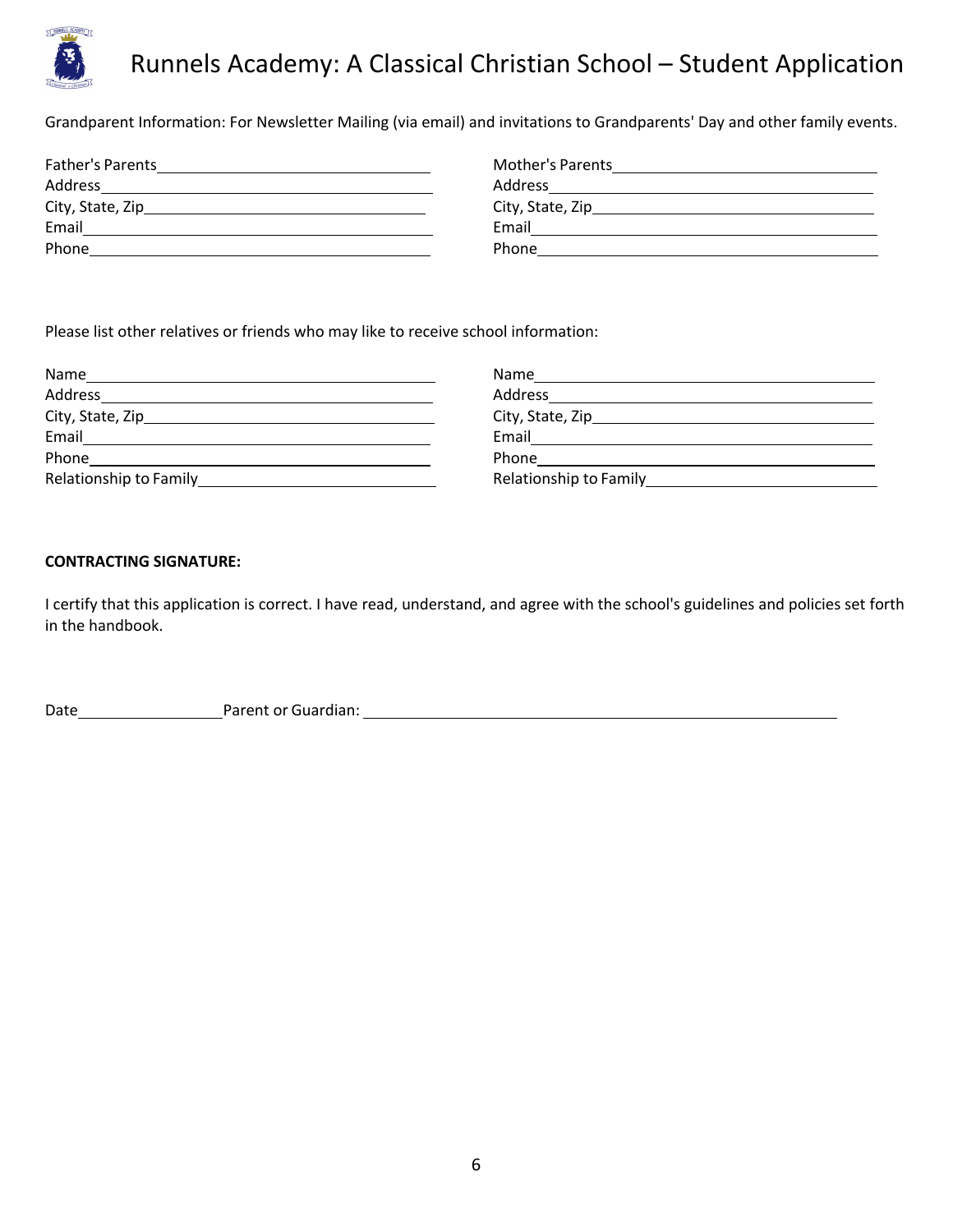

### **Student Questionnaire – for grades 4 and up**

| (Parents may help elementary applicants complete questions as necessary.)                                  |  |  |
|------------------------------------------------------------------------------------------------------------|--|--|
| Please answer fully and in your best penmanship. Your answers will be evaluated for content and mechanics. |  |  |
| 1. Estimate your academic standing in your entire grade by checking one:                                   |  |  |
| $\Box$ Top Tenth<br>$\Box$ Top Quarter<br>Top Half<br>$\Box$ Bottom Half<br>$\Box$                         |  |  |
| 2. List the academic subject(s) of greatest interest to you.                                               |  |  |
|                                                                                                            |  |  |
| 3. List the academic subject(s) of least interest to you.                                                  |  |  |
|                                                                                                            |  |  |
| 4. Name two books you have especially enjoyed reading in the last year. Why do you like them?              |  |  |
|                                                                                                            |  |  |
|                                                                                                            |  |  |
|                                                                                                            |  |  |
|                                                                                                            |  |  |
|                                                                                                            |  |  |
| 5. List your two favorite movies. Why are they your favorites?                                             |  |  |
|                                                                                                            |  |  |
|                                                                                                            |  |  |
|                                                                                                            |  |  |
|                                                                                                            |  |  |
|                                                                                                            |  |  |
|                                                                                                            |  |  |
|                                                                                                            |  |  |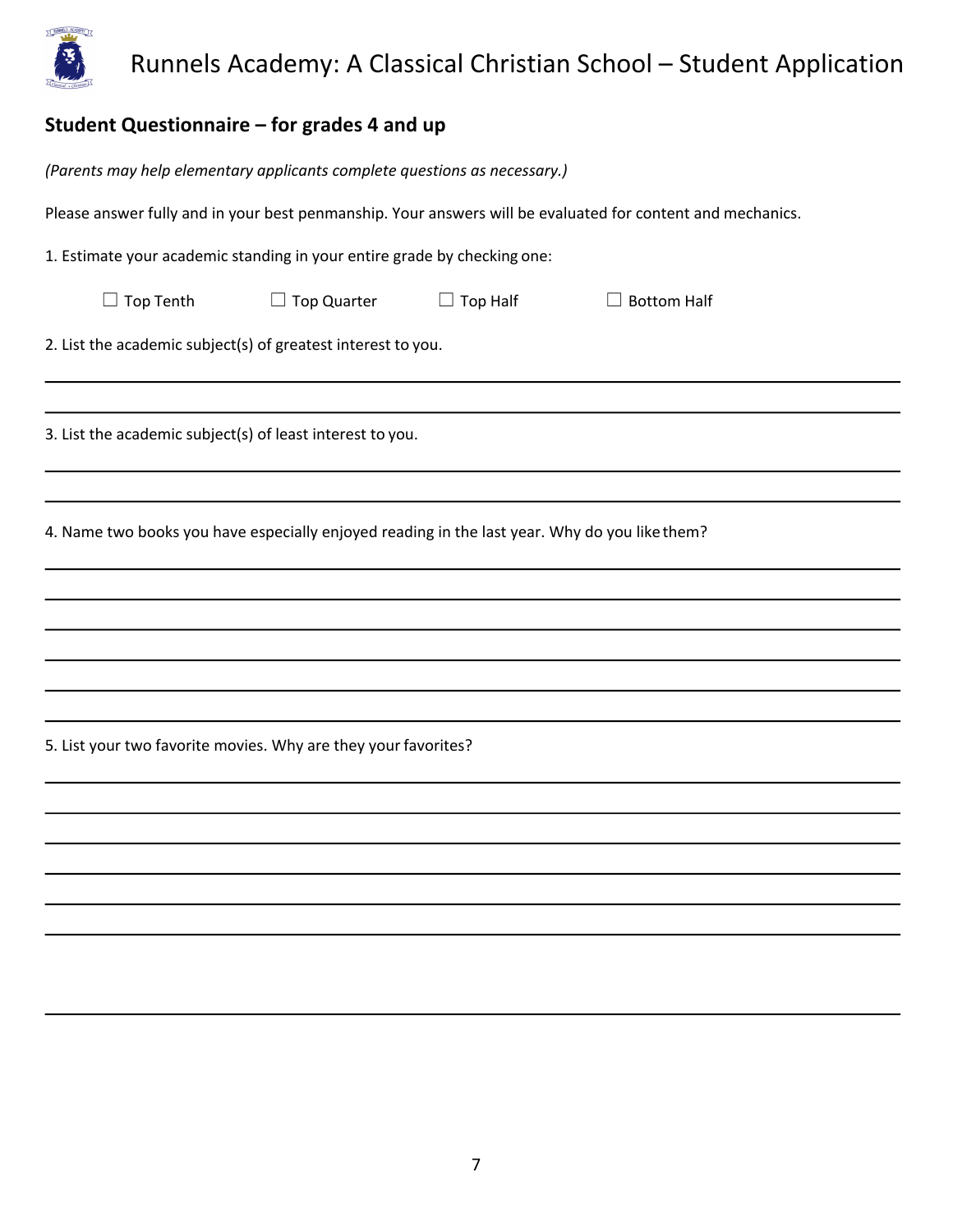

8. Weaknesses?

9. What types of activities interest you? Be sure to include sports, clubs, hobbies, religious, and socialactivities.

10. List the jobs that you take responsibility for inside and outside the family (include paid positions, chores, volunteer and service work both in the recent past and present).

11. Describe your favorite teacher. Why has this person made such a strong impression onyou?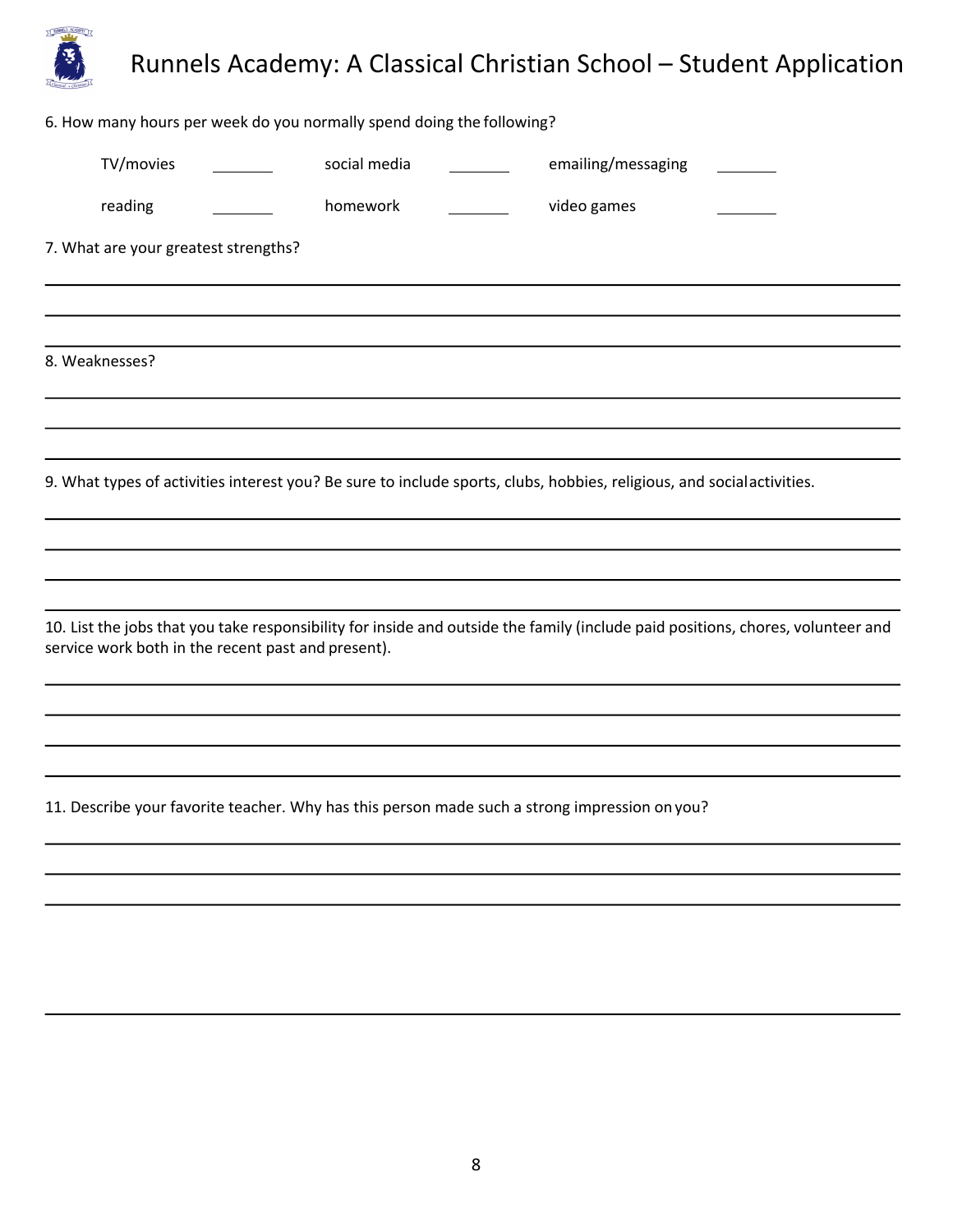

12. What do you most like about your current school? If there were one thing you could change, what would it be?

13. Would you like to attend Runnels Academy? Why (please elaborate)?

14. What concerns do you have about attending Runnels Academy?

15. Are you a Christian? What does that mean?

16. Do you have a personal web page, blog, or social media account (i.e. Facebook, Twitter, Instagram, etc.)? Are you willing to provide access? If so, please share here.

Thanks for your honesty. Your responses will give us the opportunity to know you better.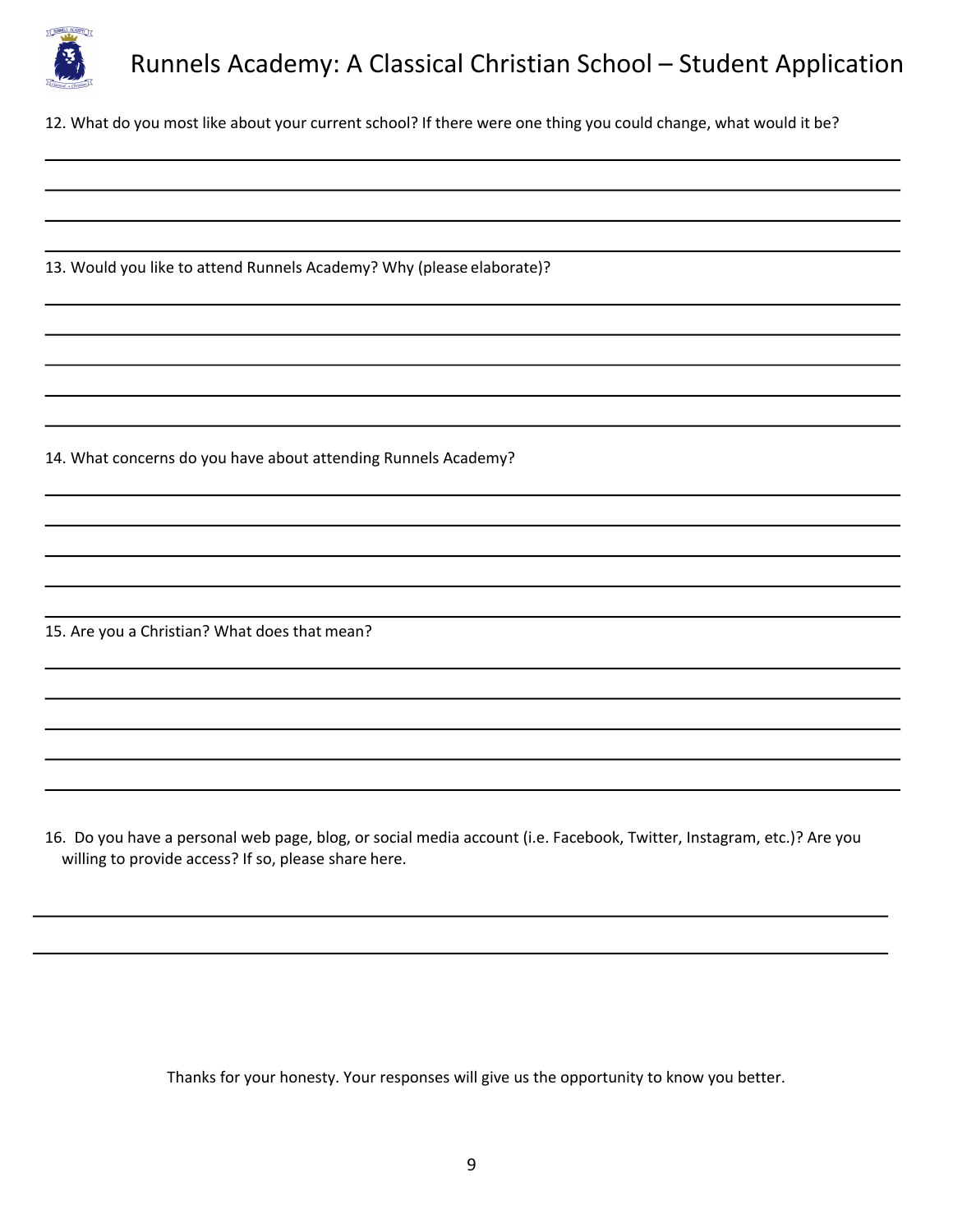

#### **Runnels Academy Statement of Faith**

#### The Bible

We believe the Bible to be the inerrant and absolute Word of God, inspired by the Holy Spirit. It is our only authoritative rule for faith and practice. It is the supreme standard by which all human conduct, creed, and opinion shall be tried and it is the standard of and for all truth.

#### Who God Is

We believe that there is one God, eternally existent in three persons: Father, Son and Holy Spirit. He is omnipotent, omnipresent and omniscient. In all things He is limited by nothing other than His own nature and character. We believe the God we serve is holy, righteous, good, severe, loving, and full of mercy. He is the Creator, Sustainer, and Governor of everything that has, is, or will be made.

#### The Person and Work of Jesus

We believe in the true deity and full humanity of our Lord Jesus Christ, in His virgin birth, in His sinless life, in His miracles, in His vicarious and atoning death through His shed blood, in His bodily resurrection, in His ascension to the right hand of the Father, and in His personal return in power and glory.

#### The Holy Spirit

We believe in the full deity of the Holy Spirit, acknowledging Him together with the Father and the Son as creator and redeemer. We believe that the Holy Spirit is imparted to believers as a helper and that He fills, teaches, leads, assures and prays for believers.

#### God's Design of Man

We believe God created man in His own image, wonderfully and immutably male and female. These two distinct genders together reflect the image and nature of God. God commanded Adam and Eve to be fruitful and multiply, to fill the earth and subdue it, and to have dominion over creation. God's creation of and mandate to Adam and Eve establish the model for the family as well as mirror Christ's relationship to the church, and therefore, marriage is to be exclusively between one man and one woman.

#### The Value of Man

Because we are created in the image of God, we believe that all human life is sacred and created by God. Human life is of inestimable worth in all its dimensions including pre-born babies, the aged, the physically or mentally challenged, and every other stage or condition from conception through natural death. We are therefore called to defend, protect, and value all human life.

#### Man and Sin

Although God gave man authority over creation, God made man subordinate to Himself. Adam attempted to throw off God's authority and in his first sin condemned not only himself but all of mankind to an estate of sin. All of mankind in Adam is now separated from God and in need of a redeemer.

#### **Salvation**

We believe that God, in His love and mercy, provided a way to salvation for all mankind through Jesus' substitutionary death on the cross. We believe that this salvation is by grace through faith alone and that faith without works is dead. We believe that God offers redemption and restoration to all who confess and forsake their sin, seeking His mercy and forgiveness through Jesus Christ.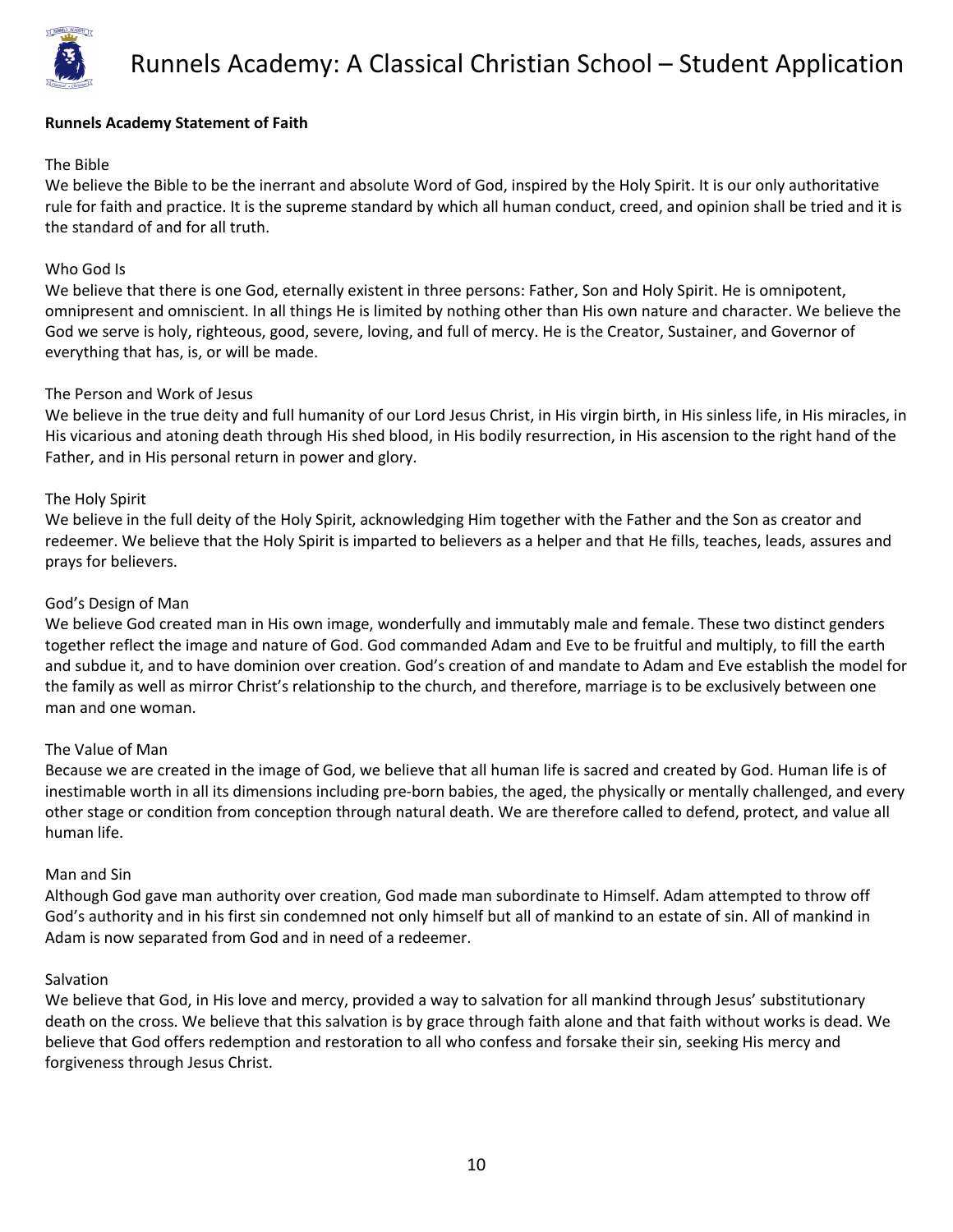

#### The Church

We believe in the present ministry of the Holy Spirit, by whose indwelling the Christian is enabled to live a godly life. We believe in the resurrection of both the saved and lost, those who are saved to the resurrection of life, and those who are lost to the resurrection of damnation. We believe in the spiritual unity of all believers in our Lord Jesus Christ.

#### The Great Commission

We believe that those whom God has saved are sent into the world by Christ as He was by the Father. Those so sent are ambassadors, commissioned to go make disciples and make Christ known to the whole world. Because of the grace we have been shown, and the truth and love of Jesus that we are called to share, we believe that every person must be afforded compassion, love, kindness, respect, and dignity, and pursued with the hope that all may come to Christ.

#### \*\*\*\*\*\*

#### Final Authority for Matters of Belief and Conduct

The statement of faith does not exhaust the extent of our beliefs. The Bible itself, as the inspired and infallible Word of God that speaks with final authority concerning truth, morality, and the proper conduct of mankind, is the sole and final source of all that we believe. For purposes of Runnels Academy's faith, doctrine, practice, policy, and discipline, our Board of Directors is Runnels Academy's final interpretive authority on the Bible's meaning and application.

We believe that in order to preserve the function and integrity of Runnels Academy as the local Body of Christ, and to provide a biblical role model to the Runnels Academy members and the community, it is imperative that:

- All persons employed by RA in any capacity agree to this statement of faith, and instruct their students in light of its tenants.
- All volunteers read the statement of faith, and agree to adhere to it or defer to teachers regarding any topic they may disagree with.
- For families that attend RA, it is strongly encouraged that they read the Statement of Faith, and agree to it. For the family that does not agree with the statement of faith, they must agree to not be divisive about these issues within the school body. RA encourages any family that does not wholeheartedly agree with this statement of faith to consider if this school is a good fit for their family, as their children will be instructed in light of these tenants, which could prove contrary to what the student will be learning and witnessing in thehome.

#### p **I have read and understand the Runnels Academy Statement of Faith. I agree to support (though not necessarily personally embrace) the school's Statement of Faith.**

Student Name The Student Name Student Name Student Name Student Name

Parent/Guardian Signature **Parent/Guardian Signature** 

Date